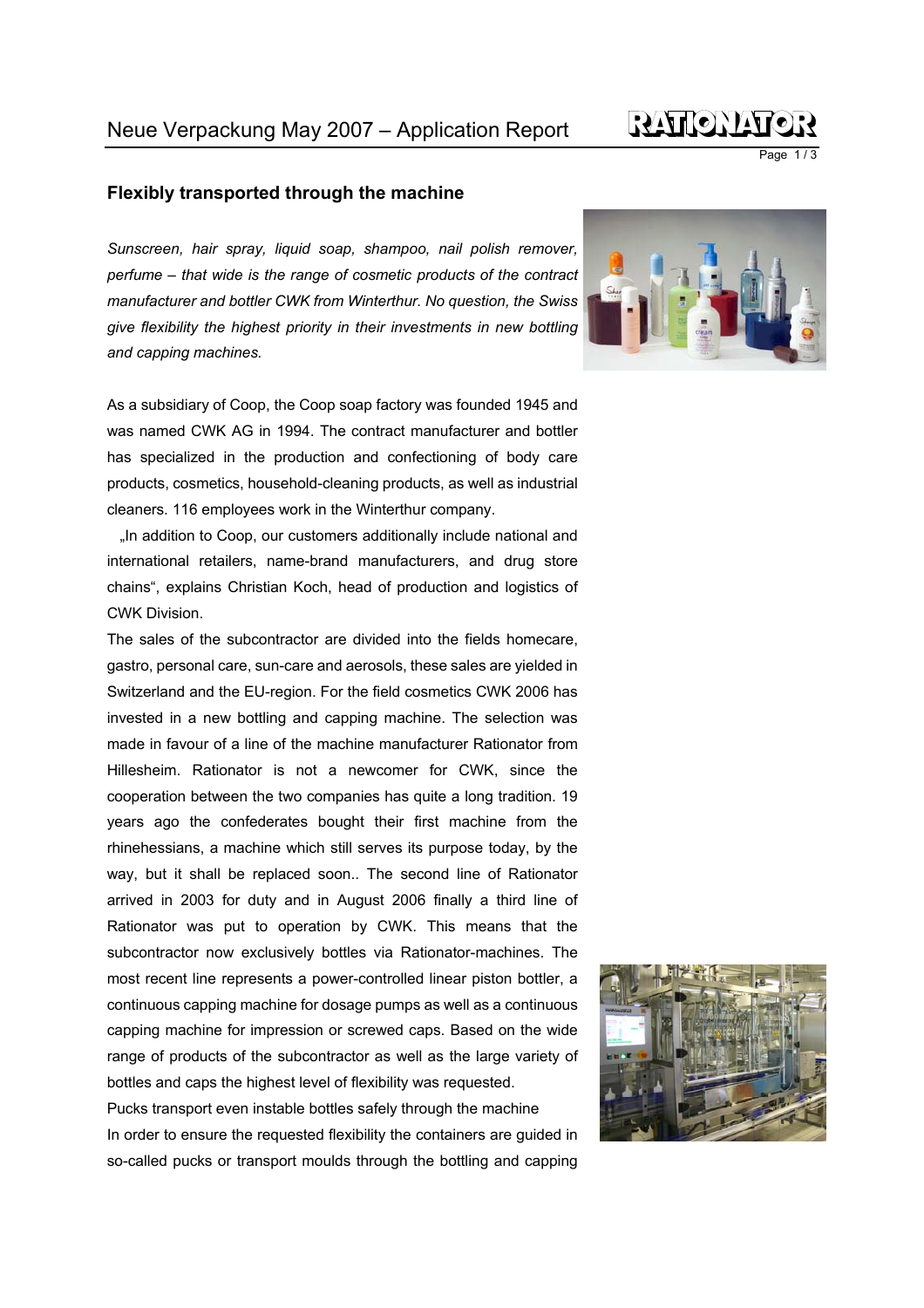machine. Here, even wobbly bottles and upside-down bottles are securely transported. Frequently various bottle formats can be processed in a single puck. In order to process the different containers and to guide them through the machine, CWK uses a total of 11 different transport moulds on the conveyer. "The transport moulds allow us to quickly change formats. This was decisive for the investment decision. Additionally we have made good experiences with the transport moulds on our other Rationator-conveyers", stated Christian Koch.

"By the pucks in the bottle transportation section bottle placers and fillers operate without separating formats. In the capping field very few formatting parts are necessary, so that only little formatting expenses arise. Additionally, the format changeover times could be shortened considerably, which again results in minimum down times. This way, we can ensure highest flexibility in processing the most different bottle formats and caps, when bottling thinly to thickly liquid cosmetics products as well as foaming products", Peter Schindel adds, executive manager of Rationator GmbH.

"Frequently we process small batches of only 7,000 to 8,000 bottles", explains Christian Koch. "Here, a short changeover time is very beneficial. However, sometimes there are charges of up to 100.000 bottles. Then, the very high output of the machine is requested. Thanks to the possibility of the conveyer we can well master the stretch between flexibility and high output."

A particular accessory is the linear piston filler for bottling alcohol and solvent containing products protected from the risk of explosion. This way, CWK can also bottle products such as nail polish remover or perfume without problems.

Another important criterion in the decision for the investment was the rapid cleaning of the arrangement. Without any prior retrofitting the automatic cleaning of the arrangement occurs on the push of a button. The product-depending cleaning processes can be saved and thus a consistent cleaning result is achieved.

## Capping is made easy

Containers with dosage and spray pumps or impression caps are then sealed on a continuous capping machine for dosage pumps Capping spindles are each provided with a motor. The sealing caps are precisely positioned in their angle by predetermined programs. A control of the





Page 2/3